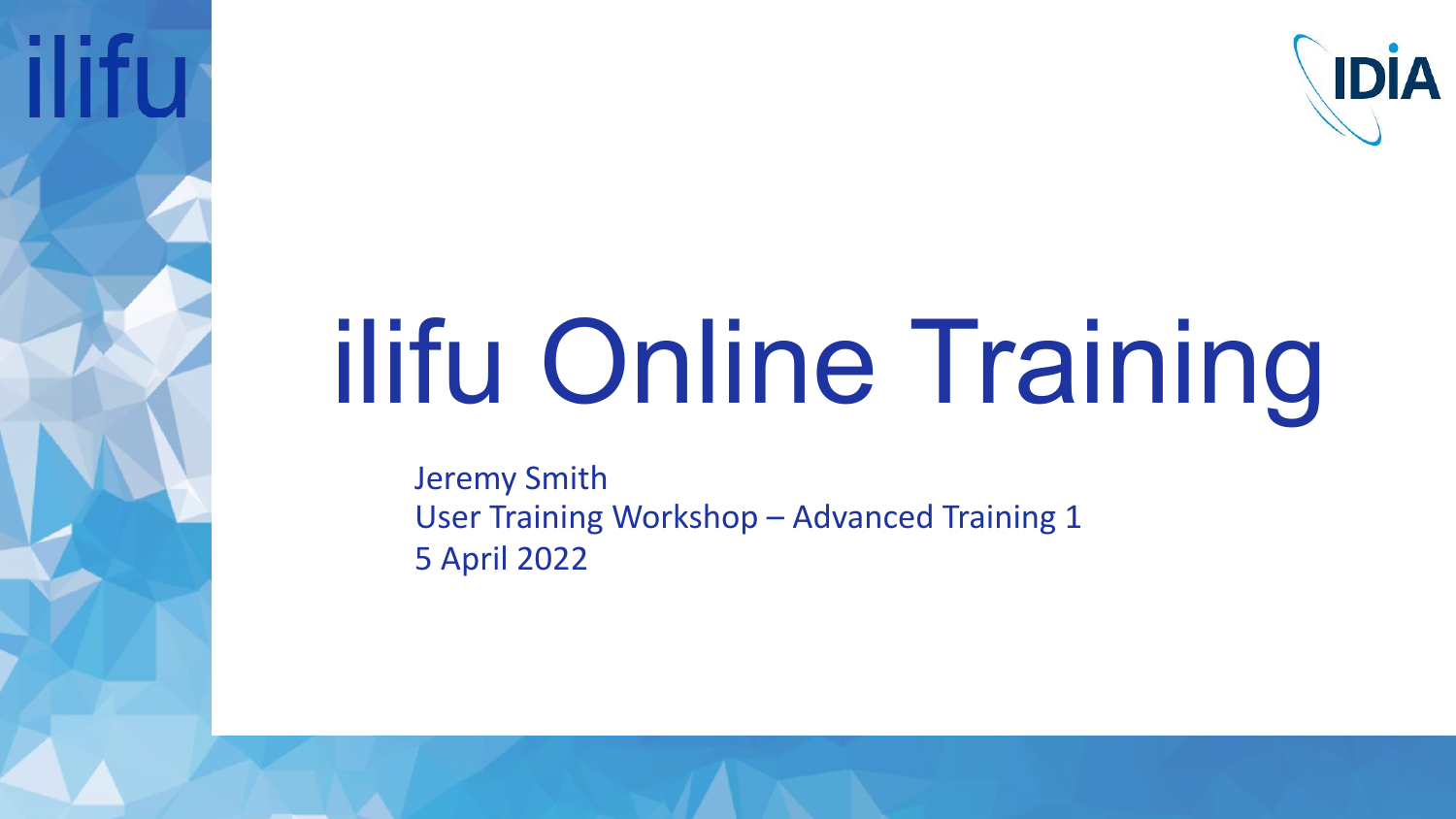

# **Topics**

**ilifu** 

- Software environment
	- Python virtual environments
	- Using R and RStudio
- Advanced Slurm usage
	- Advanced Slurm commands
	- Interactive sessions in Slurm
- Data transfers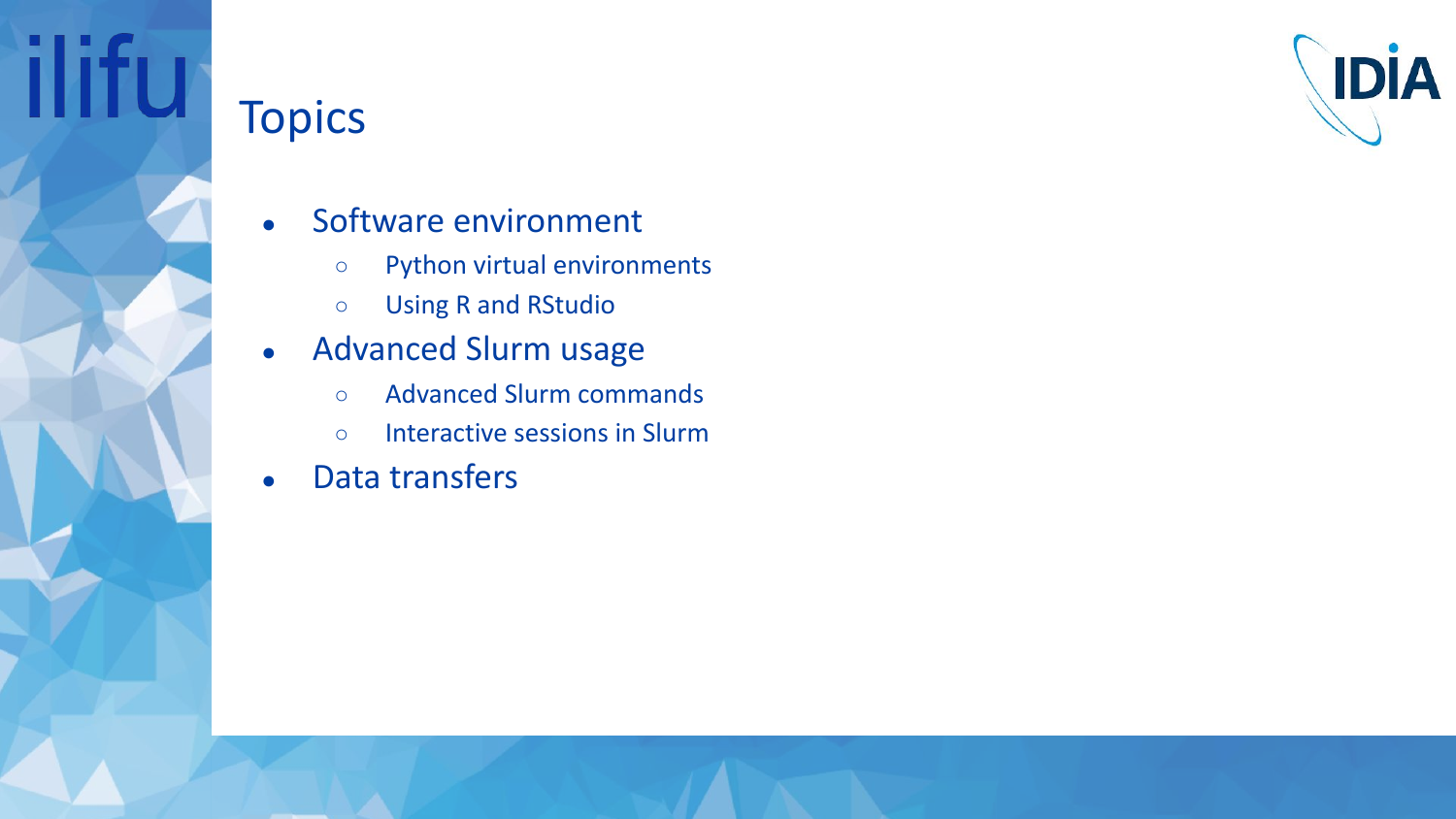

### Getting help

**ilifu** 

Support contact

[support@ilifu.ac.za](mailto:support@ilifu.ac.za)

User documentation

<http://docs.ilifu.ac.za/#/>

**Ilifu System Status** 

<https://status.ilifu.ac.za/>

**•** Training videos

<https://www.ilifu.ac.za/latest-training/>

● Training tutorials

[https://github.com/ilifu/ilifu\\_user\\_training/](https://github.com/ilifu/ilifu_user_training/)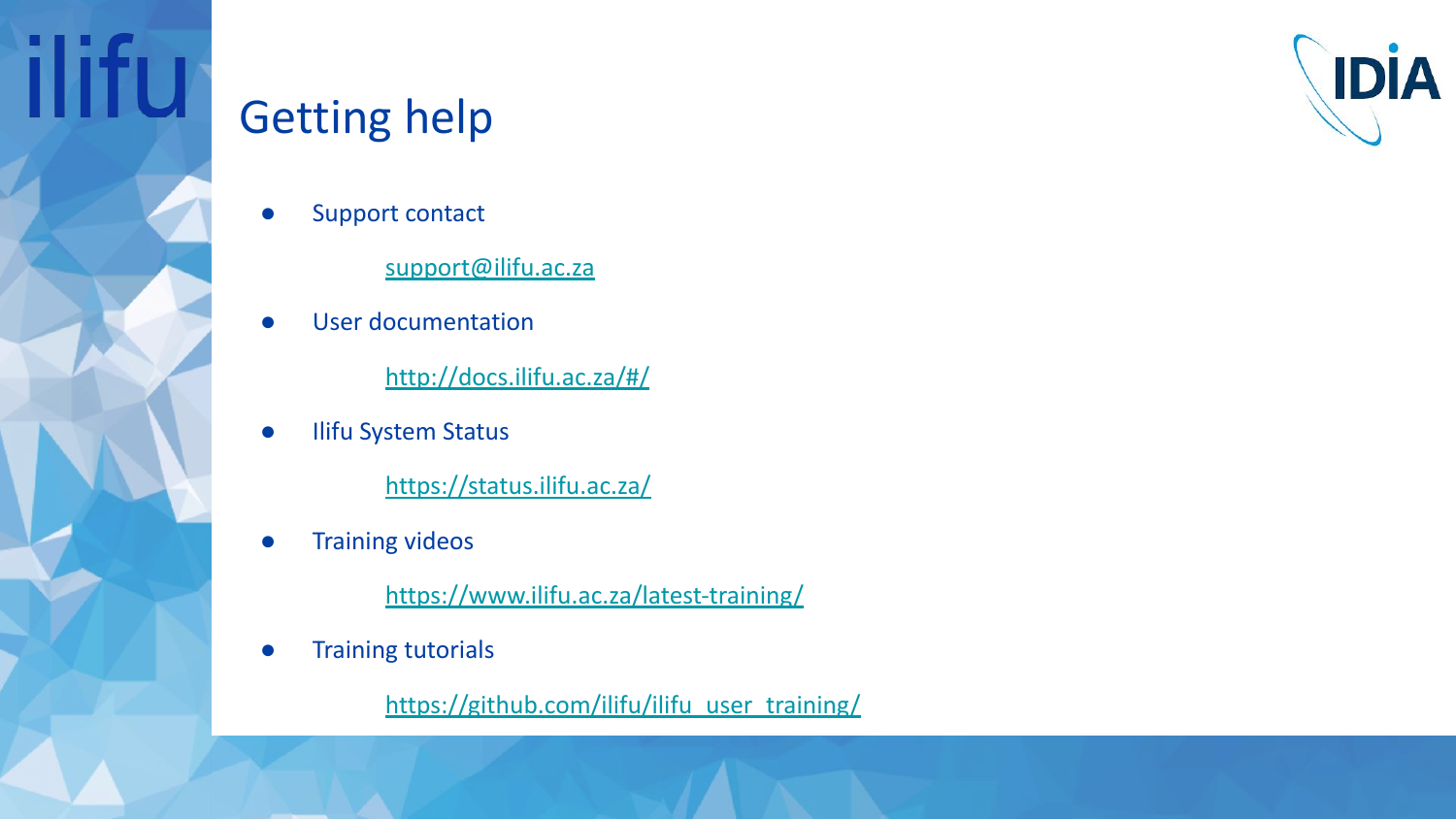

### **virtualenv**

- Availability anywhere
- <https://virtualenv.pypa.io/en/latest/>
- **Isolated Python environment**
- Less risk of conflicts occurring with pip install --user
- Similar to venv (python -m venv)
- Can customize which os python is used: python2.7, python3+
- Limited by os libraries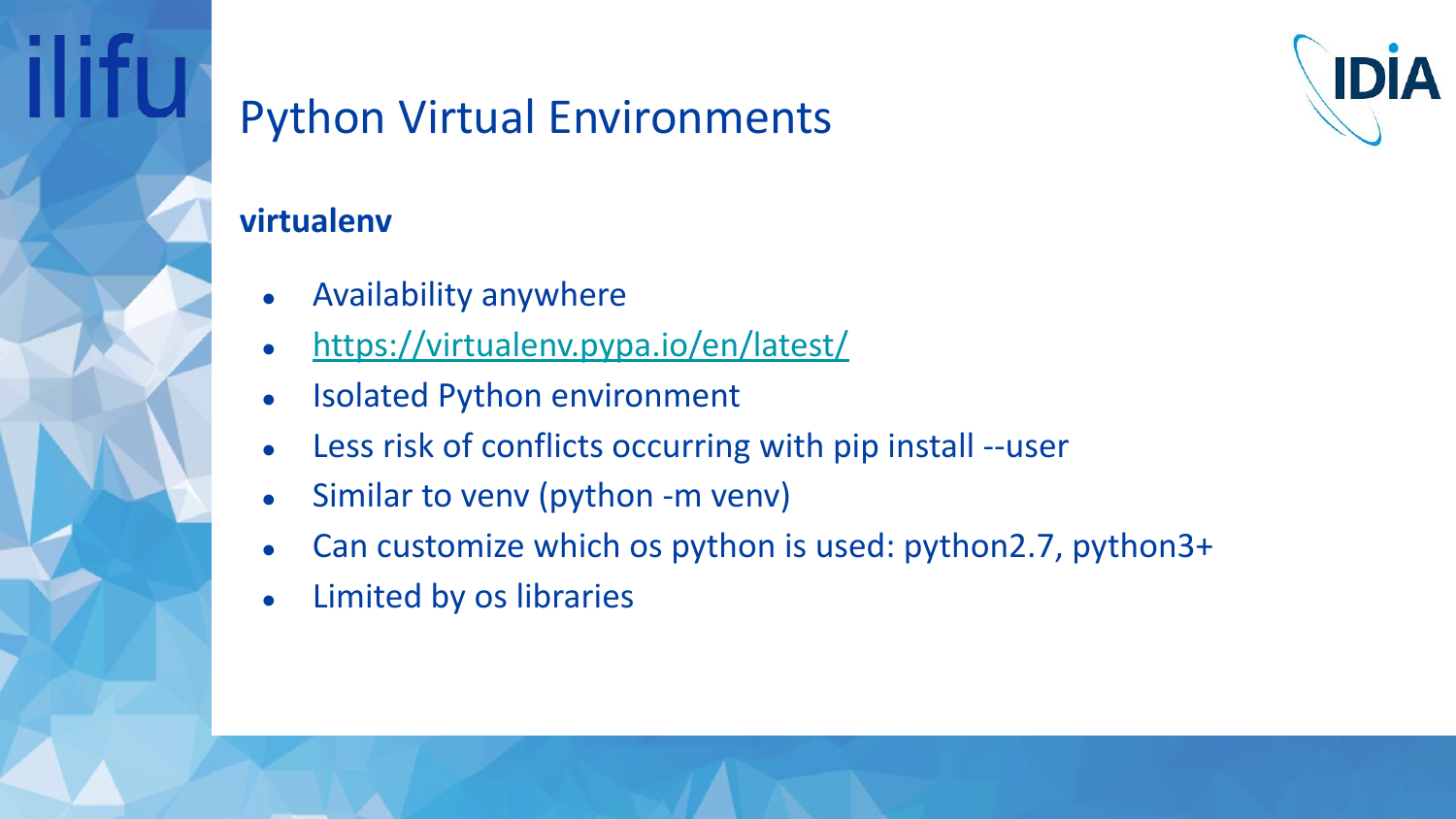



virtualenv –-help

virtualenv /path/to/virtual\_environment

--python

--system-site-packages

*The Python interpreter to user*

*Gives the virtual environment access to the global site-packages*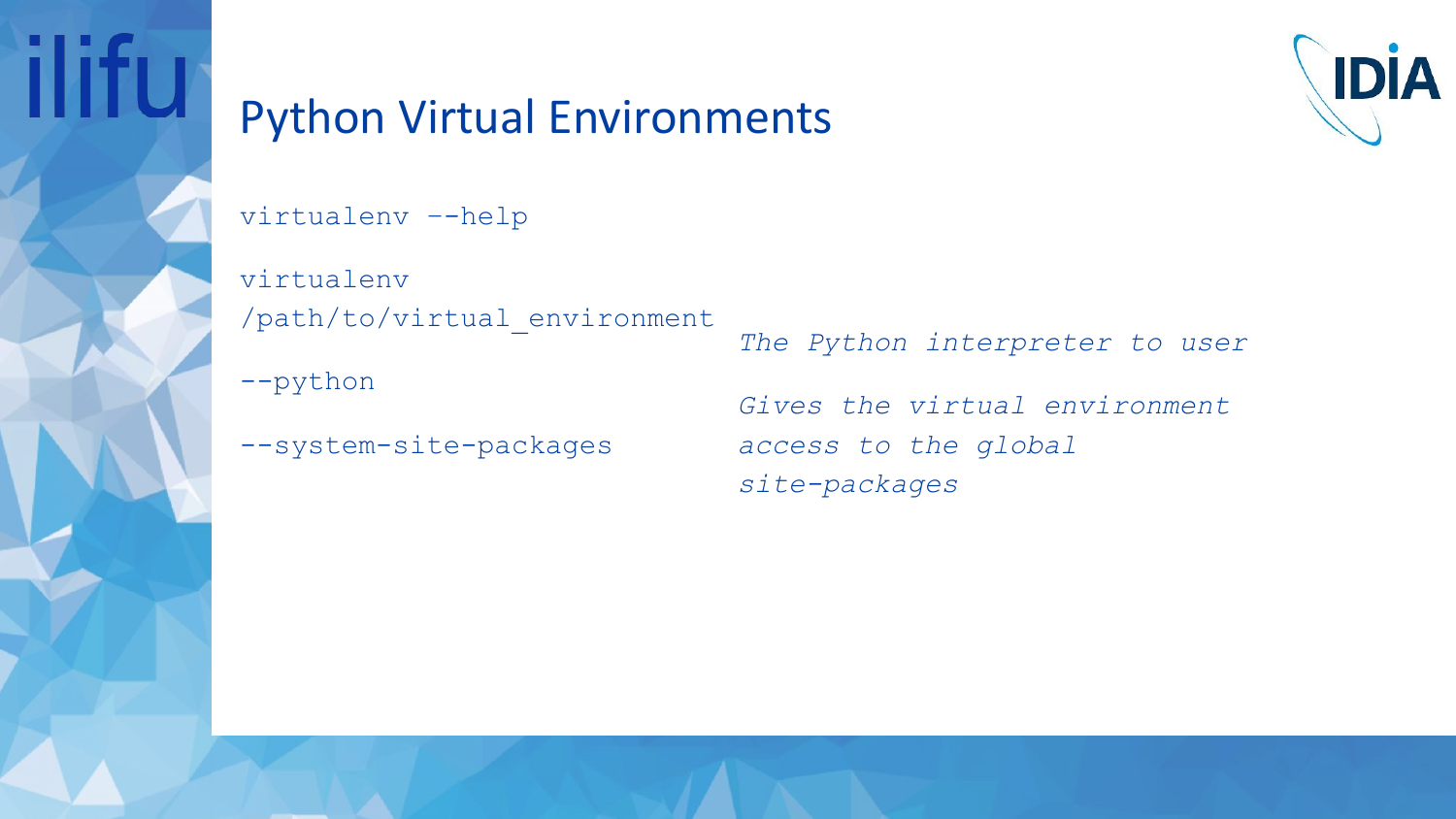



virtualenv /path/to/virtual\_environment

### **Example:**

virtualenv ~/.venv/tutenv source ~/.venv/tutenv/bin/activate (tutenv) jeremy@slurm-login:~\$ which python ~/.venv/tutenv/bin/python pip install scikit-learn deactivate (to exit)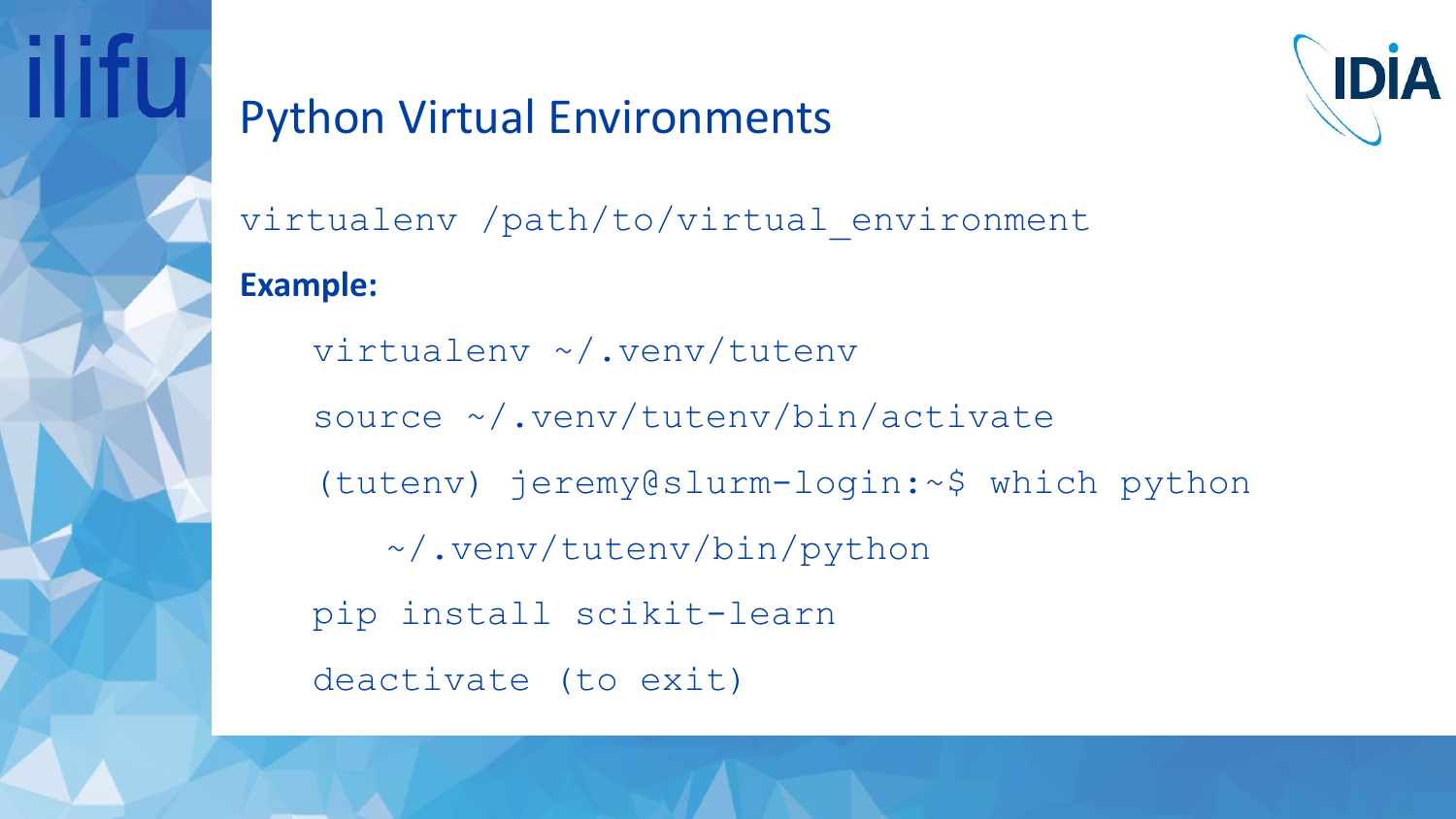



**Python virtualenv as a Jupyter kernel**

**Once the virtual environment is active:**

python -m pip install ipykernel

ipython kernel install --name "<kernel name>" --user

**Example:**

source ~/.venv/tutenv/bin/activate

python -m pip install ipykernel

ipython kernel install --name "tutenv py3.9.4" --user

Installed kernelspec jupkernel in ~/.local/share/jupyter/kernels/tutenv\_py3.9.4 Creates the kernel.json file at:

~/.local/share/jupyter/kernels/tutenv\_py3.9.4/kernel.json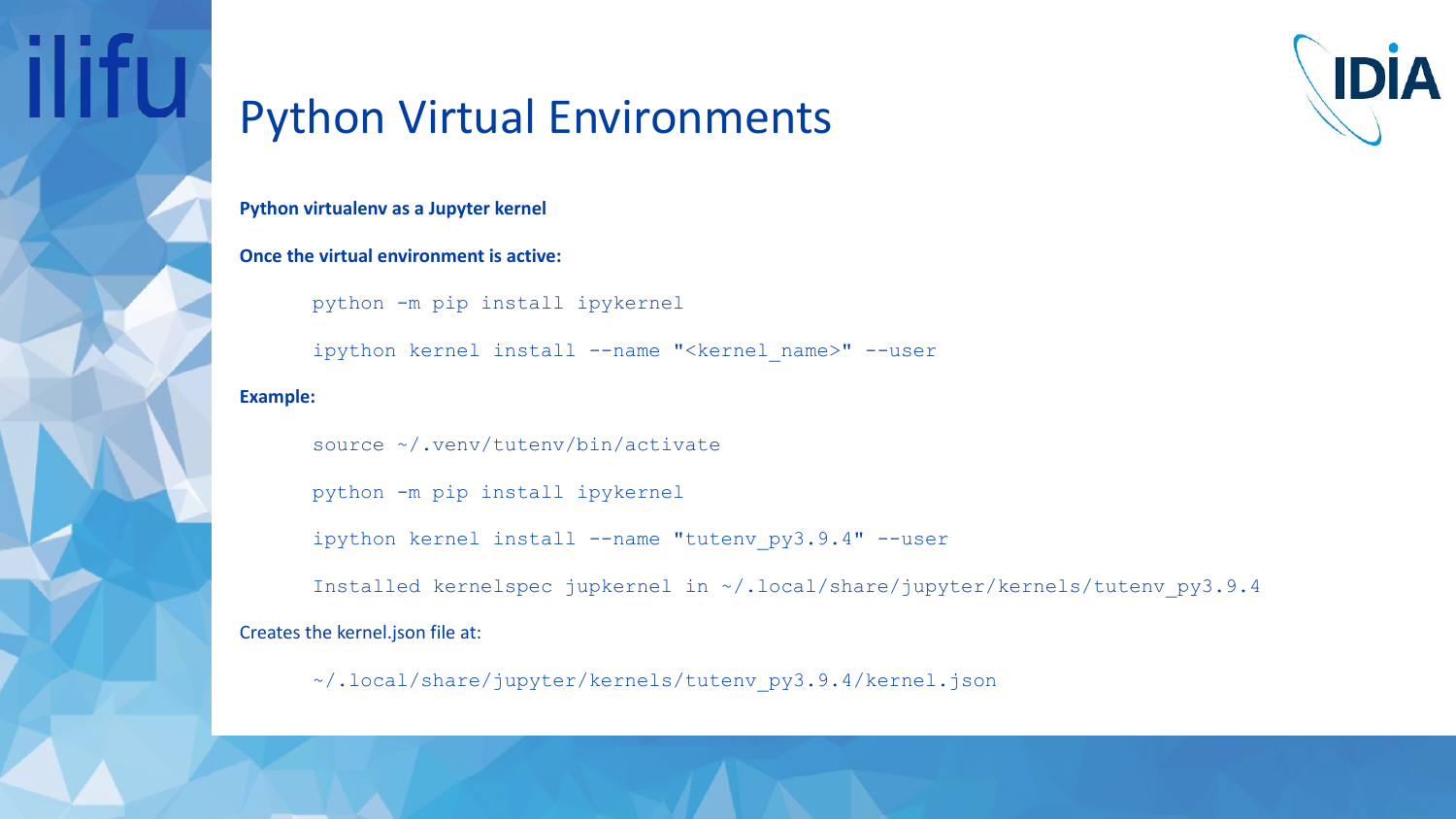

ilifu

| Python 3                | Д<br>ASTRO-GPU       | Δ<br>ASTRO-PY3 | А<br>ASTRO-R | C<br>CASA-5.5              | C<br>CASA-6           | Н<br>HI_IM PY3 | katcal (public) | K<br>KERN-2    |
|-------------------------|----------------------|----------------|--------------|----------------------------|-----------------------|----------------|-----------------|----------------|
| Κ<br>KERN-5             | P<br>PY <sub>2</sub> | P<br>PY3       | R<br>R 4.0.3 | S<br>SF-PY2                | S<br>SF-PY3           | S<br>SIMBA     | T<br>TraP       | tutenv_py3.9.4 |
|                         |                      |                |              |                            |                       |                |                 |                |
| User<br>Management      |                      |                |              |                            |                       |                |                 |                |
|                         |                      |                |              |                            |                       |                |                 |                |
| Console<br>$\mathbf{E}$ |                      |                |              |                            |                       |                |                 |                |
| Python 3                | А<br>ASTRO-GPU       | Д<br>ASTRO-PY3 | A<br>ASTRO-R | $\overline{C}$<br>CASA-5.5 | $\mathsf C$<br>CASA-6 | HI_IM PY3      | katcal (public) | K              |
| Κ                       | P                    | P              | R            | S                          | S                     | S              |                 | KERN-2         |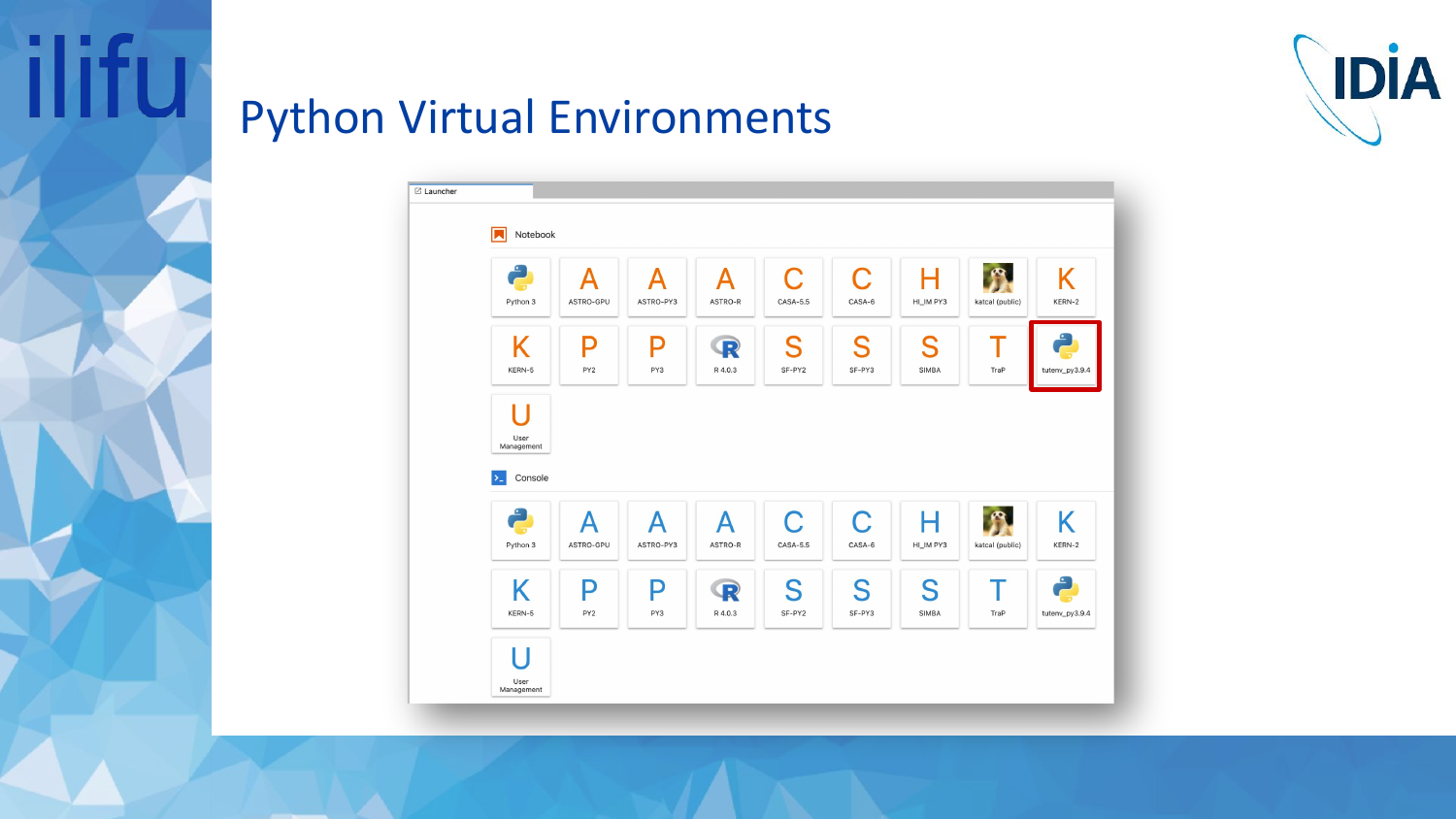# **IIITU**

# IDIA

### R and RStudio with slurm

[https://docs.ilifu.ac.za/#/tech\\_docs/software\\_environments?id=running-rstudio-server](https://docs.ilifu.ac.za/#/tech_docs/software_environments?id=running-rstudio-server)

### **When logged in via ssh:**

**jeremy@slurm-login**:~\$ srun --nodes=1 --tasks=1 --mem=8g --time 08:00:00 --job-name="rstudio test" --pty bash

**jeremy@compute-001**:~\$ module add R/RStudio1.2.5042-R4.0.0

### **jeremy@compute-001**:~\$ rstudio

The environment variable RSTUDIO PASSWORD was not set, so your password has been chosen for you. It's: \*\*\*\*\*\*\*\*\*\*\*\*\*\*\*\*\*\*\*

Running rserver on port 40739

To connect to this server run this on your local machine:

ssh -A jeremy@compute-001 -o "ProxyCommand=ssh jeremy@slurm.ilifu.ac.za nc compute-001 22" -I8081:localhost:40739

then visit http://localhost:8081 in your browser and use the username "jeremy" to login with the password **"\*\*\*\*\*\*\*\*\*\*\*\*\*\*\*\*"** 

(You may need to choose a different port (other than 8081), so remember to change this in both the ssh and browser)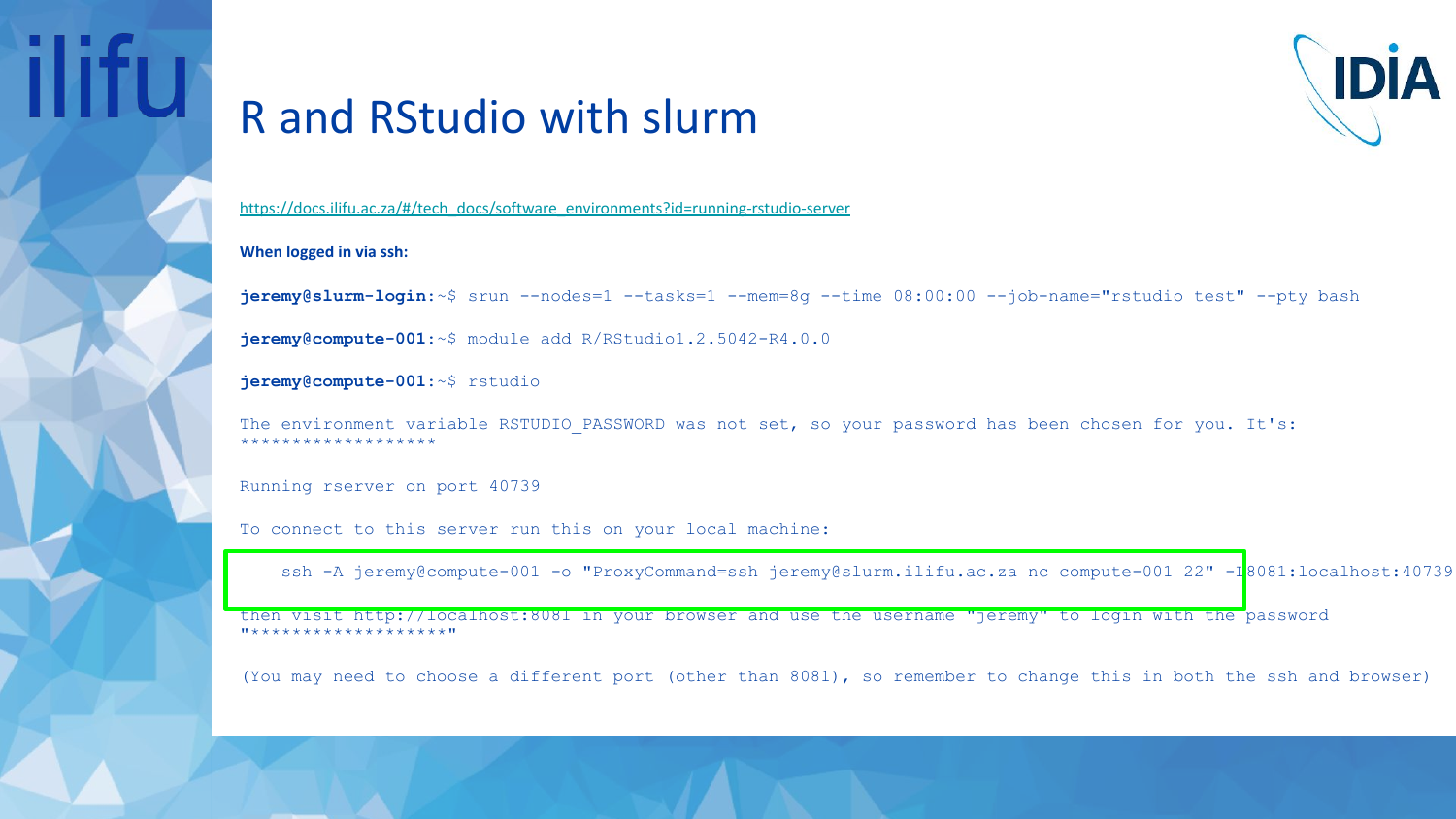

### R and Studio with slurm



[https://docs.ilifu.ac.za/#/tech\\_docs/software\\_environments?id=running-rstu](https://docs.ilifu.ac.za/#/tech_docs/software_environments?id=running-rstudio-server) [dio-server](https://docs.ilifu.ac.za/#/tech_docs/software_environments?id=running-rstudio-server)

### **On your local machine:**

jeremy:~\$ ssh -A jeremy@compute-001 -o "ProxyCommand=ssh jeremy@slurm.ilifu.ac.za nc compute-001 22" -L8081:localhost:40739

Go to: <http://localhost:8081>in your local browser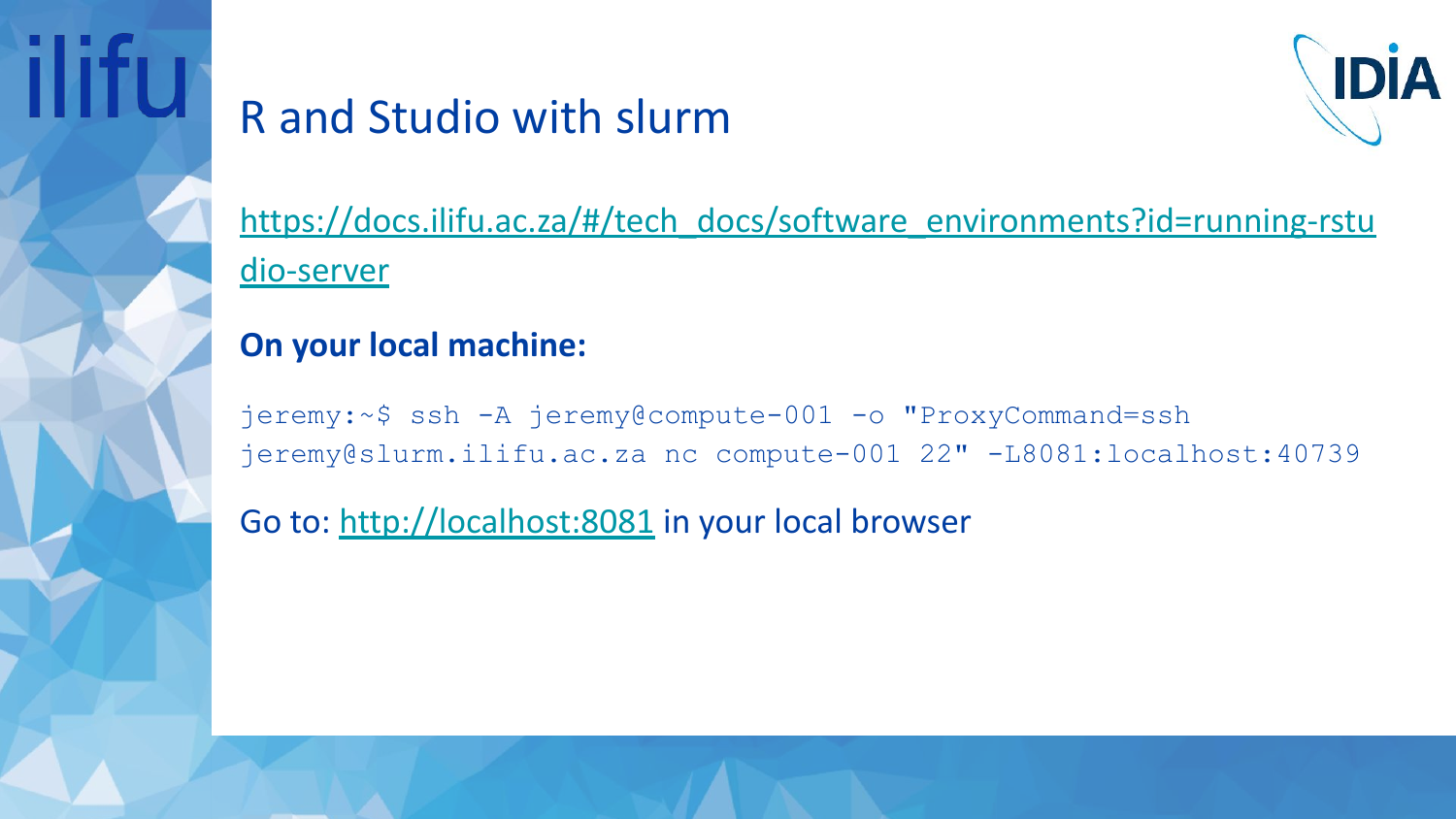

### R and Studio with slurm



[https://docs.ilifu.ac.za/#/tech\\_docs/software\\_environments?id=running-rstu](https://docs.ilifu.ac.za/#/tech_docs/software_environments?id=running-rstudio-server) [dio-server](https://docs.ilifu.ac.za/#/tech_docs/software_environments?id=running-rstudio-server)

### **Now you can access RStudio through you web browser:**